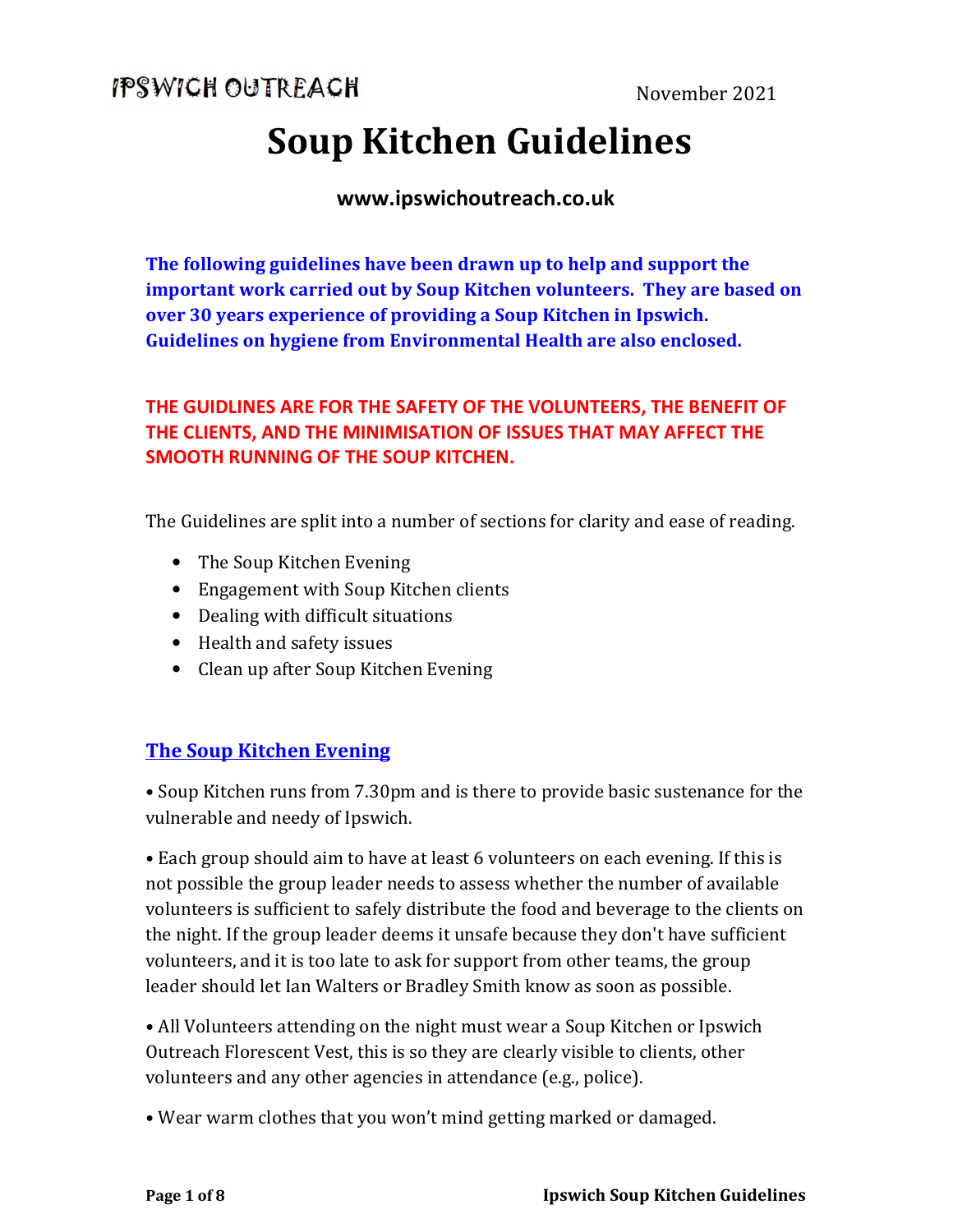• Assemble all you will need before you set out, especially: black bin bags (to collect rubbish & discarded cups), disinfectant spray & kitchen roll, paper cups, a number of foldaway tables to serve, and a large bottle of water and maybe a broom to wash down the pavement of any spills. You may want to think about; a basic first aid kit, wet wipes for volunteers' hands, a torch, and possibly blankets.

• Experience has shown that the following food or drink is suitable: tea/coffee/soup/sandwiches served in portions in individual sandwich bags/ fruit/pre-packaged biscuits/cakes/crisps etc. Hot food only if prepared in a health department approved kitchen, and having portable hand washing facilities on site, if you are planning on doing hot food please let Ian Walters or Bradley Smith know.

• Ensure that all food is handled, stored, and transported in a manner suitable for that food category (As per hygiene rules) – some people make the false assumption that homeless people have "cast iron stomachs" – the reverse is true.

• Food and drink should be served from tables on the pavement.

• Always hand out food, drinks, and clothing, rather than leaving people to rummage for themselves, it's more honouring, and it's less likely to lead to disputes and fights. Try to ensure that everyone gets something and only give to clients if they are at the soup kitchen, do not allow clients to take items for people not present.

• Ensure that all objects, which could cause injury or damage in the event of an accident, are securely clamped, or strapped in place.

• Do not meet with our clients (homeless) outside of Soup Kitchen time, and don't give out your personal contact details.

• Personal Property, we ask that all volunteers leave valuables at home or locked in your car. Don't leave any personal items in view that shows or may provide personal information.

• Always ensure that at least one member of the team has a mobile phone which is switched on, and ready to contact the emergency services if necessary.

• Each night bin bags must be available, and clients must be instructed and encouraged to put their rubbish in these bags. Rubbish must then be taken away/disposed of in bins on site. Collect up any used and discarded cups and sandwich wrappers before you leave.

• Do not give money or medication to our clients (homeless).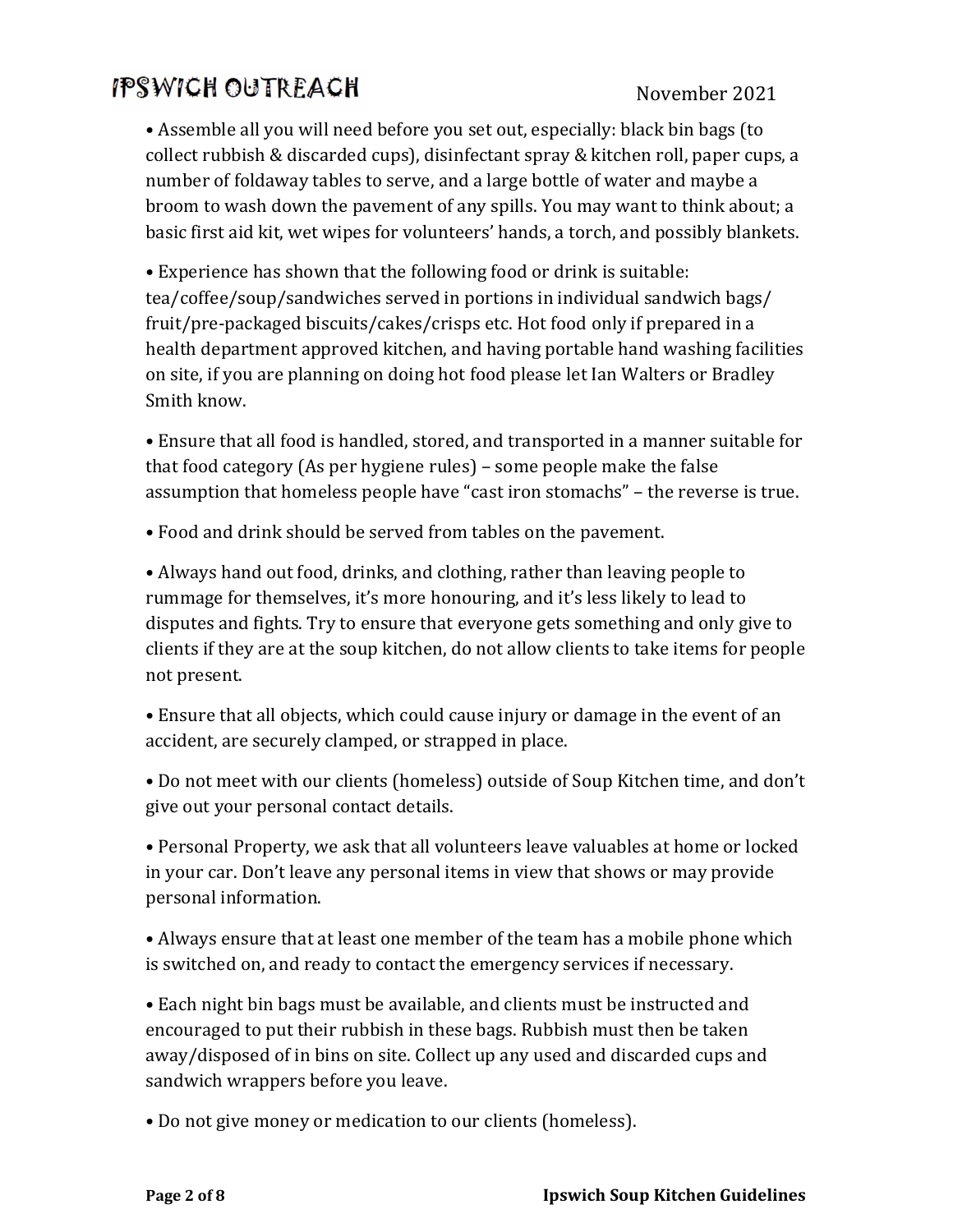• At the end of each evening, please can the leader for that night record the names of the volunteers that were present on the night and the number of clients served. Please keep a record of this information but email Ian Walters of the number of clients attending on your evening.

• Any incidents, however small, should be reported to Ian by phone or email ASAP, this includes any dialogue between clients/volunteers and non-soup kitchen personal such as members of the public not involved in Soup Kitchen.

#### **Engagement with Soup Kitchen Clients**

It can be difficult to relate to someone who is mentally ill, or drunk, or on drugs. The best advice we can give is: "Be yourself – but think before you speak". Many of the people we meet are desperately lonely – just listening to them may be the most useful thing you can do, particularly at a first meeting.

#### *You may find the following points helpful:*

**Listen when someone is talking to you:** If you don't understand what they have said, tell them so politely rather than giving some glib or non-committal answer.

**Talk to people normally:** The homeless may have more problems than you or me, but they have similar interests and concerns.

**Practice being a listener rather than a talker**: You should aim to draw people out and understand them before you start making suggestions.

**Anticipate:** Be sensitive to a 'bad atmosphere' and/or an individual whose body language spells trouble, and either be particularly conciliatory or walk away.

**Get to know names:** You will have more respect from people and more support when someone else is causing trouble if your clients view you as a friend.

**Make yourself aware of the various agencies:** There are a number of agencies that can help the homeless in Ipswich. Carry this information down with you – agency information is supplied.

**Don't try to have a rational argument:** Someone who is clearly irrational, such as people who are drunk and/or on drugs can be unpredictable.

**Don't take abuse personally:** If someone takes out some of their anger and frustration on you, don't feel you must return it or defend your dignity.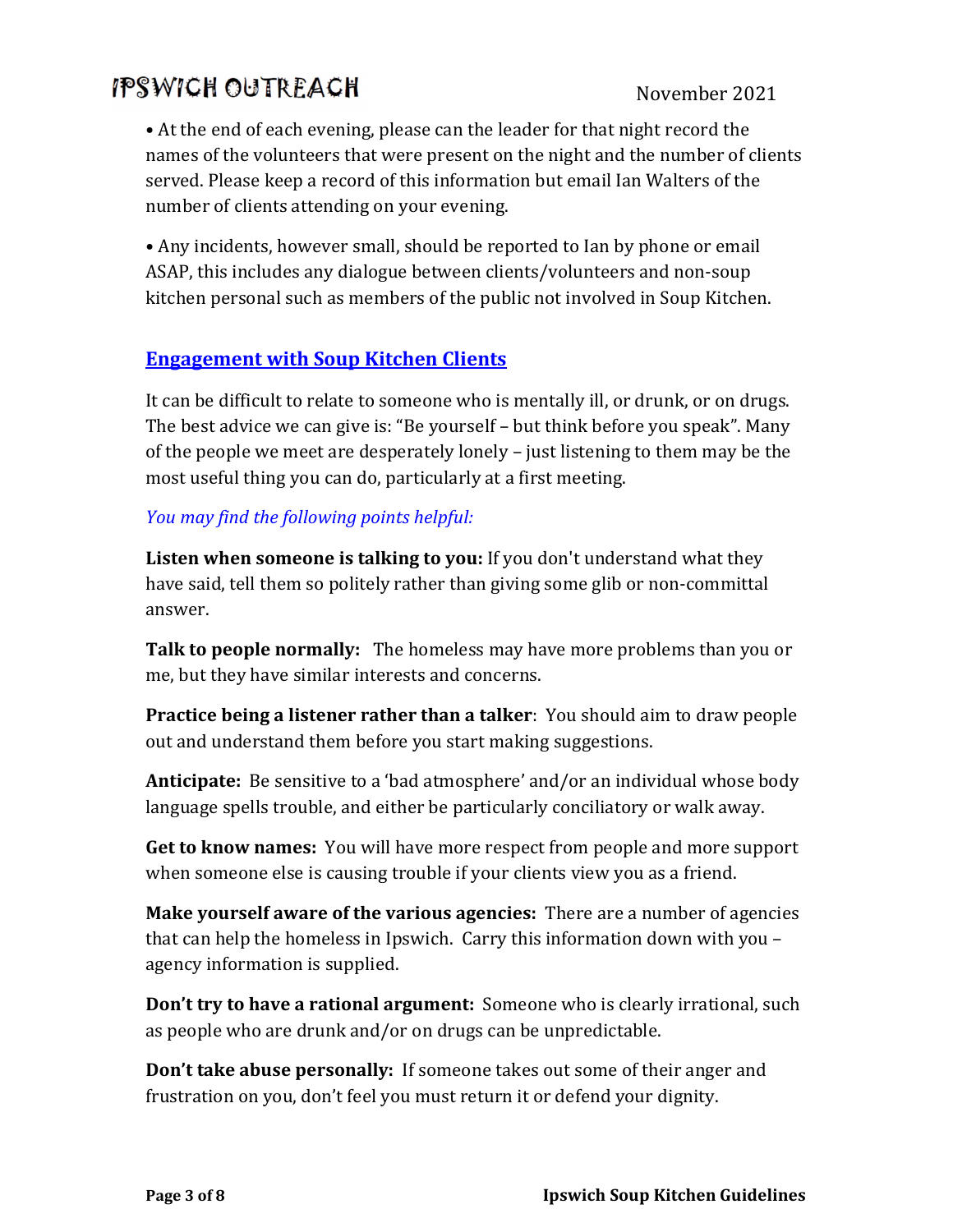**Don't say "I know how you feel" or "I understand":** You can't possibly, and the homeless person is likely to tell you so in no uncertain terms!

**Don't give out false information:** If you don't know the answer to a question or the solution to a problem, never try to bluff your way out, be honest enough to say, "I don't know the answer, but I'll find out and give you an answer next time".

**Don't make rash promises:** Never make promises unless you are able to fulfil them, people will never forgive you for a broken promise (and remember what seemed minor to you could have been terribly important to them).

**Don't give out personal details:** Even if you think you know them well **don't** give out personal details to clients, like your home telephone number or address. Nuisance calls or unexpected visits are rare but can be distressing when they happen.

**Team members should not agree to meet clients on their own:** Some clients who appear perfectly normal can in reality be extremely dangerous individuals, allegations can easily be made, and they are difficult to deal with.

#### **Dealing with Difficult Situations**

**Critical Fall-Back Position:** If the group leader becomes worried about the safety of the volunteers the group leader should shut down the Soup Kitchen, and make sure the volunteers leave safely in their cars. **It is important to let Ian know as soon as possible by phone or email what has happened.**

*Not withstanding the above Critical Fall-Back Position, it is worth taking note of the following:* 

**Never intervene in an argument or a fight:** If you think there is a risk of serious injury, **CALL THE POLICE** quickly and unobtrusively.

**Never try to sort out aggressive individuals on your own, or with somebody else:** If someone physically threatens any team member, **IMMEDIATELY CALL THE POLICE** whilst quietly and calmly backing away from the individual. Do not get isolated in a difficult situation and keep the volunteers/team together.

**Don't try to be a doctor or a nurse:** Unless of course you are a doctor or a nurse! Don't apply a plaster to a cut, give it to the client to apply for himself/herself – and **CALL AN AMBULANCE** if you think the condition may be serious.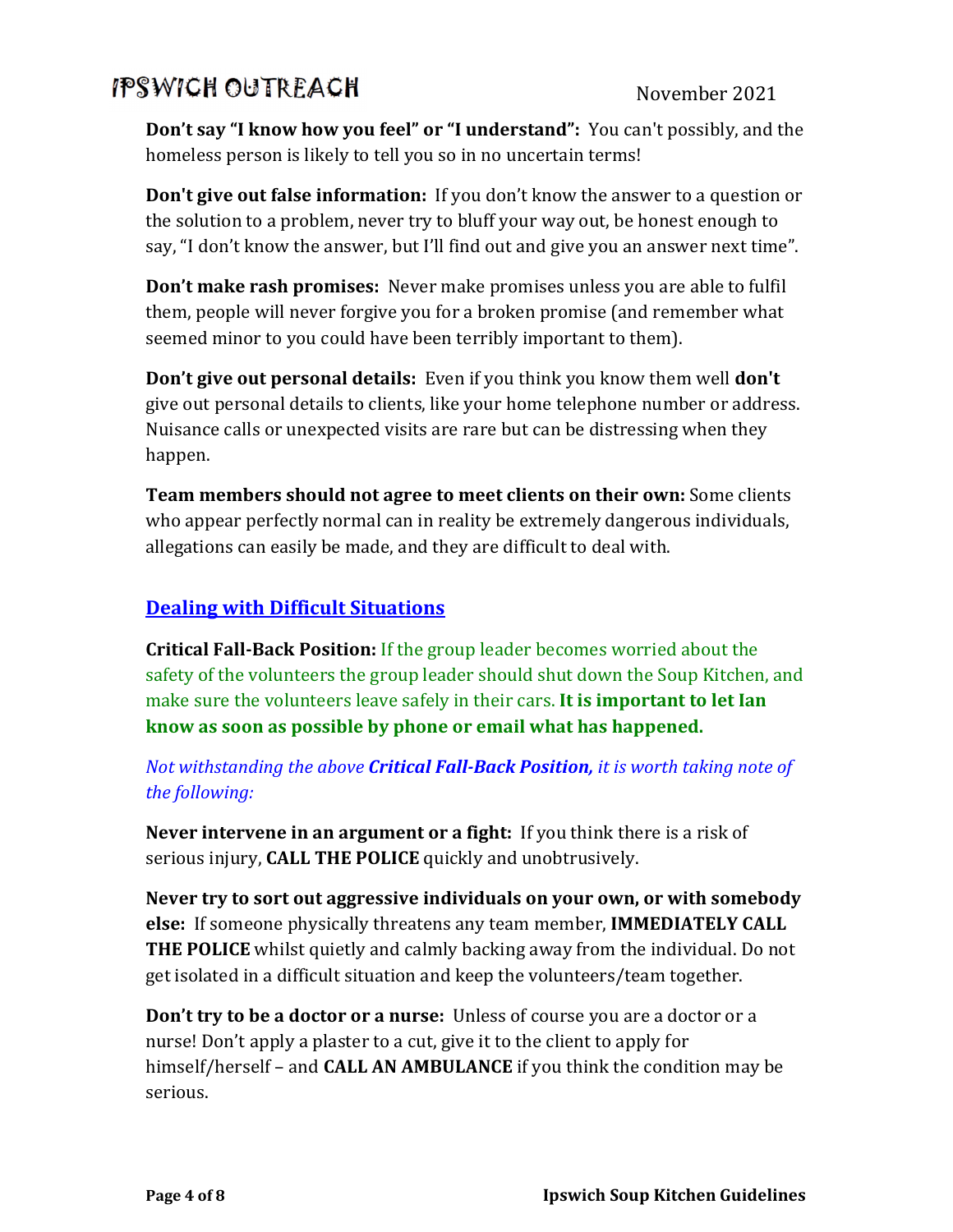**Don't offer to use your car to take someone to hospital:** You have neither the life-saving skills nor the life-saving equipment of an ambulance crew – if it's serious enough for someone to need a hospital, it's serious enough for you to **CALL AN AMBULANCE.** 

*There are some other points to bear in mind when handling difficult situations:* 

**Always remember that "a gentle answer turns away wrath":** Apologising, even when you're not at fault, will often end a possible confrontation.

**Don't get into disputes:** Never ever try to restrain an angry person or push them away.

**If you need to call the Police:** If any group has a need to call the Police and need Police assistance, PC Bevan has informed us to call 101 and ask for a Local Officer to attend. If the matter is urgent then dial 999.

**Report any Incidents to Ian:** Any incidents, however small, should be reported to Ian by phone or email ASAP.

**At the end of the evening:** When the food is finished don't hang around, tidy up, and leave.

If a pattern is forming regarding any behaviour, we can warn other groups within the Soup Kitchen and take action if necessary.

**It is essential that if the Police have a need to speak to Ian about an incident that has happened or been raised regarding the Soup Kitchen that he has all the information to hand so he can comment on the situation.** 

#### **Practicalities – Health & Safety**

• Be aware of the risk of blood borne viruses, keep well away from blood and open wounds or sores, and put a plaster on any exposed cuts or sores which you may have.

• Body lice and head lice are typically more common on the streets, amongst the homeless, than the general population. It is advisable not to hug anybody, a handshake greeting and goodbyes are acceptable. If you are worried about a physical contact during the evening it may be sensible to have a bath/shower and wash or air your clothes when you get back home.

#### **End of Soup Kitchen – Clean up Requirements**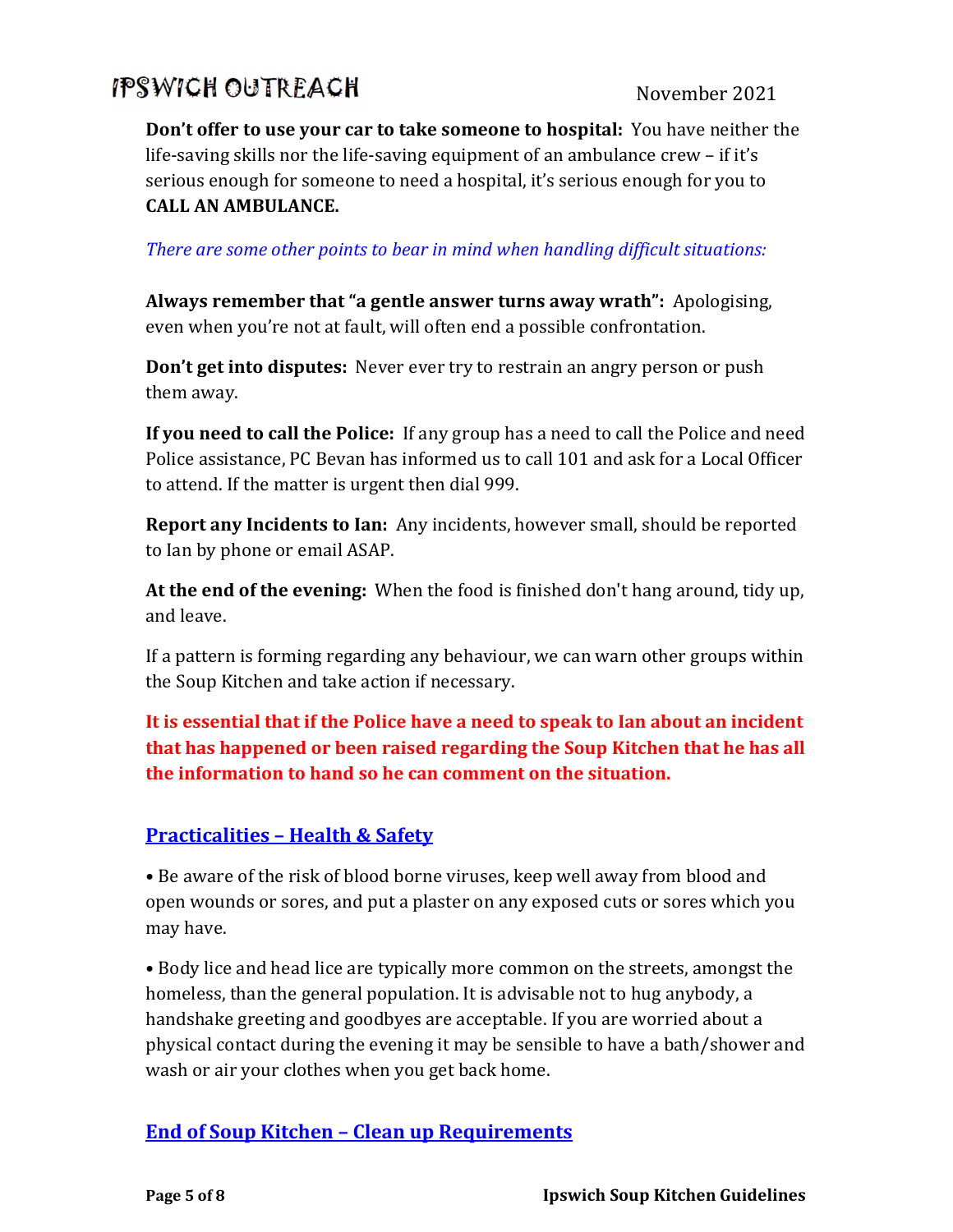• Sanitize folding table surfaces as necessary at the end of the Soup Kitchen.

**Spray** surface with sanitiser / **Wipe** clean with disposable paper towel.

- Dispose of any unused food and drink at the end of the Soup Kitchen.
- Remove all rubbish from location.
- All serving utensils' and containers are properly cleaned and stored for next time.

## **Thank you for Volunteering**

# **Ipswich Soup Kitchen - Hygiene Rules**

#### **Clean the kitchen before you start**

**Remove** pets, laundry and any other non-food items from the work area.

**Wash your hands,** rinse them under running water, dry them with a clean paper towel and then turn off the tap with the paper towel.

**Put on a clean apron.** 

**Clean the kitchen worktops and cutting boards** using an approved sanitiser (label should say it meets BS 1276/13697) and clean disposable paper towel.

**Use the 2 stage cleaning method** as follows:

1. **Spray** surface with sanitiser.

**Wipe** clean with disposable paper towel.

2. **Spray** again with sanitiser.

**Leave** for a minute for the sanitiser to kill any remaining bacteria.

**Wipe** clean with a disposable paper towel.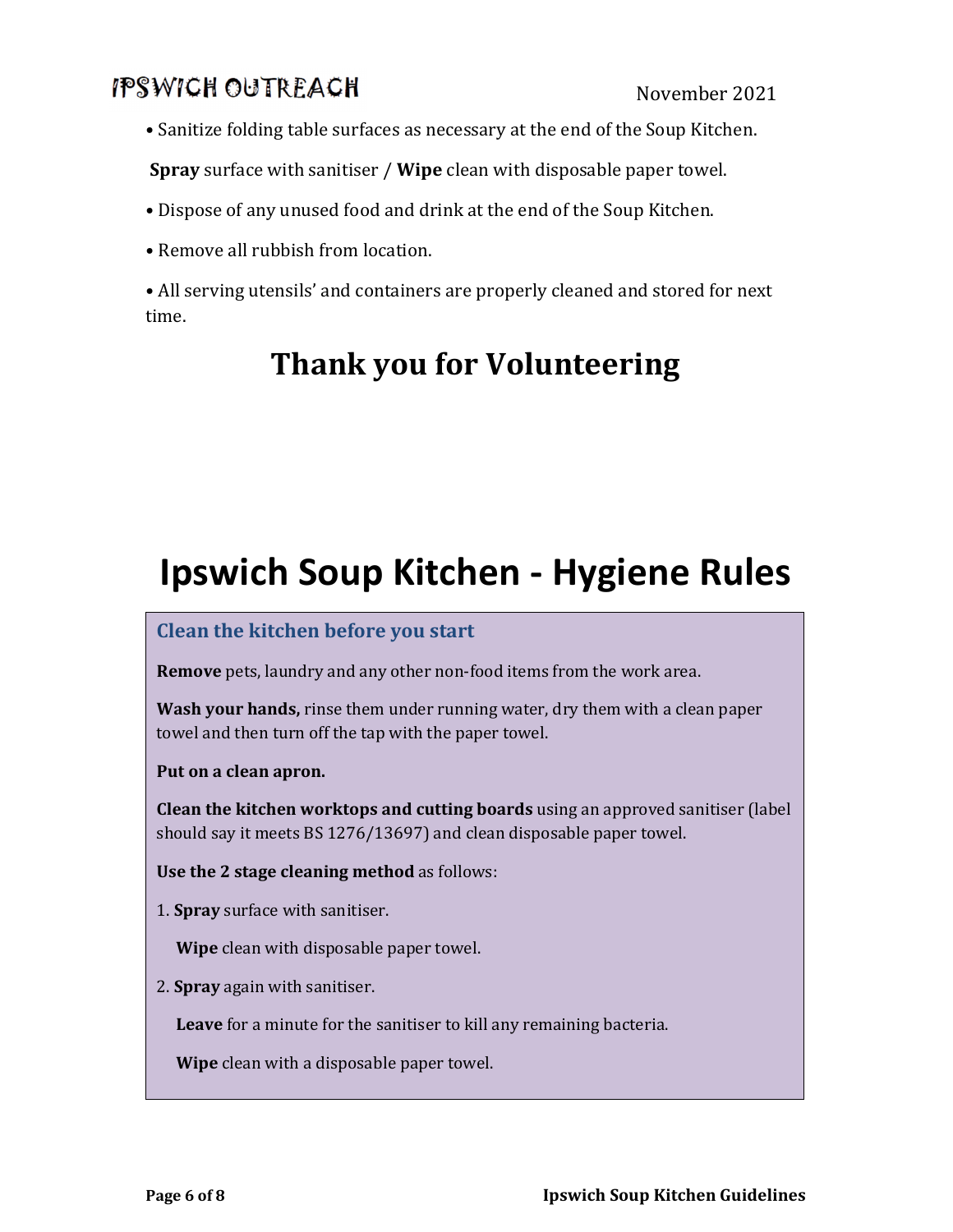#### **Prevent Cross Contamination**

**Wash your hands again.** 

**Change your apron if it's dirty.** 

**Remember to practice good personal hygiene -** No jewellery, No smoking, No chewing gum, and long hair to be tied back or wear a hat.

**If making sandwiches** only use cheese/ham and avoid salad (which would have to be washed/prepared separately).

**If baking off sausage rolls**, wash hands after placing on baking tray.

**If making packet soup** sterilise the flask with boiling water before filling.

#### **Cooking**

**Cook sausage rolls thoroughly** – so that the sausage meat is not pink in the middle. This may be achieved by following the manufacturers cooking instructions and double checking by splitting one sausage roll from each batch and checking the colour of the sausage meat.

**Do not use the same tongs/spatulas when handling raw and cooked sausage rolls.** 

#### **Chilled Storage**

**If storing sandwiches/sandwich fillings -** Check fridge thermometer and keep food at 8C or below (target temperature is 0-5C).

**Store sandwiches/ fillings separately from raw food –** with the sandwich fillings on a shelf above any raw meat or unwashed salad/vegetables. Ensure sandwich fillings are covered and within their use by date.

#### **Transport and Packaging**

Clean food packaging/containers must be used.

Sandwiches and hot sausage rolls to be transported without delay and reach destination within 30 minutes of leaving kitchen.